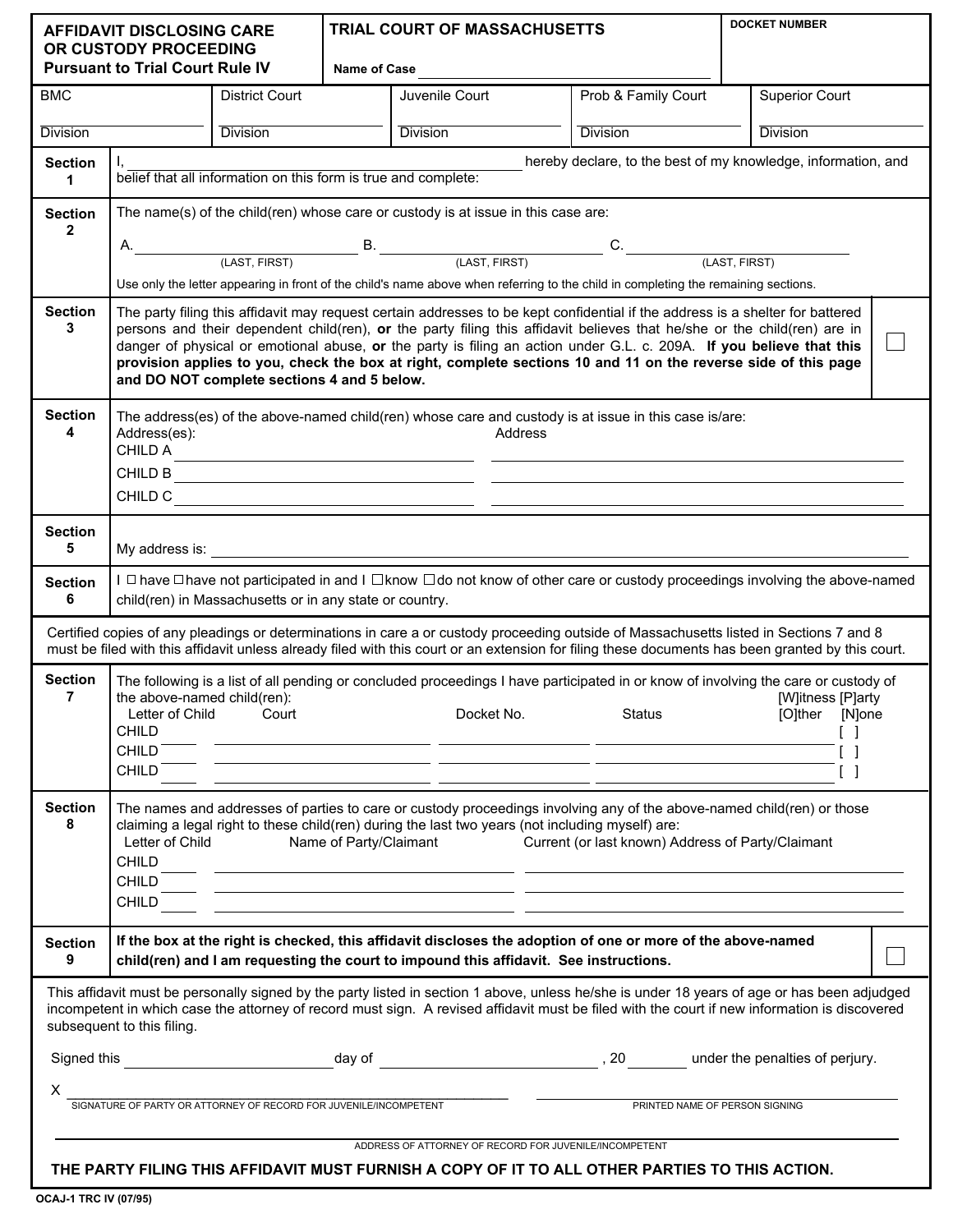**A** The party filing this affidavit may request certain address(es) to be kept confidential if the address is a shelter for battered persons **D** and their dependent child(ren), **or** the party filing this affidavit believes that he/she or the child(ren) are in danger of physical **or D R** emotional abuse, **or** the party is filing an action under G.L. c. 209A. **If you checked the box in section 3 indicating that you E believe the above provision applies to you, complete sections 10 and 11 below, and DO NOT complete sections 4 and 5. S S E** The address(es) of the child(ren) listed in section 2 whose care or custody is at issue in this case **S** are: **T Child(ren) Address(es) Address(es) During Last 2 Years, O If Different B Child A. E** Street Address Street Address **K E** City, State, Zip Code City, State, Zip Code **P Section T 10 Child B.** Street Address Street Address **C O N** City, State, Zip Code City, State, Zip Code **F Child C. I** Street Address Street Address **D E N** City, State, Zip Code City, State, Zip Code **T I A Section** My address is: <u>Chamann Street Address, City, State, Zip Code</u> **L LIST OF ATTORNEYS AND GUARDIANS AD LITEM/INVESTIGATORS** Please list the names of all attorneys and guardians ad litem involved in the pending proceedings listed in section 7. 1. Attorney(s) for child(ren). (Please specify if each child is represented by a different attorney.)  $\Box$  $\Box$ 2.  $\Box$ GAL(s)/Investigator(s) (Please indicate if a GALhas been appointed to represent a specific child.)  $\Box$  $\Box$ **Section** 3. **12** Attorney(s) for mother 4. □ Attorney(s) for father (Fill Out Below If Applicable) I, , attorney for D.C.F. or its agent have ascertained from the above checked off attorney(s) and guardian(s) ad litem/investigators a willingness to accept an appointment from the court to represent the same party should the court elect to make such appointment. (Signature)

**A D D R E S S E S T O B E K E P T C O N F I D E N T I A L**